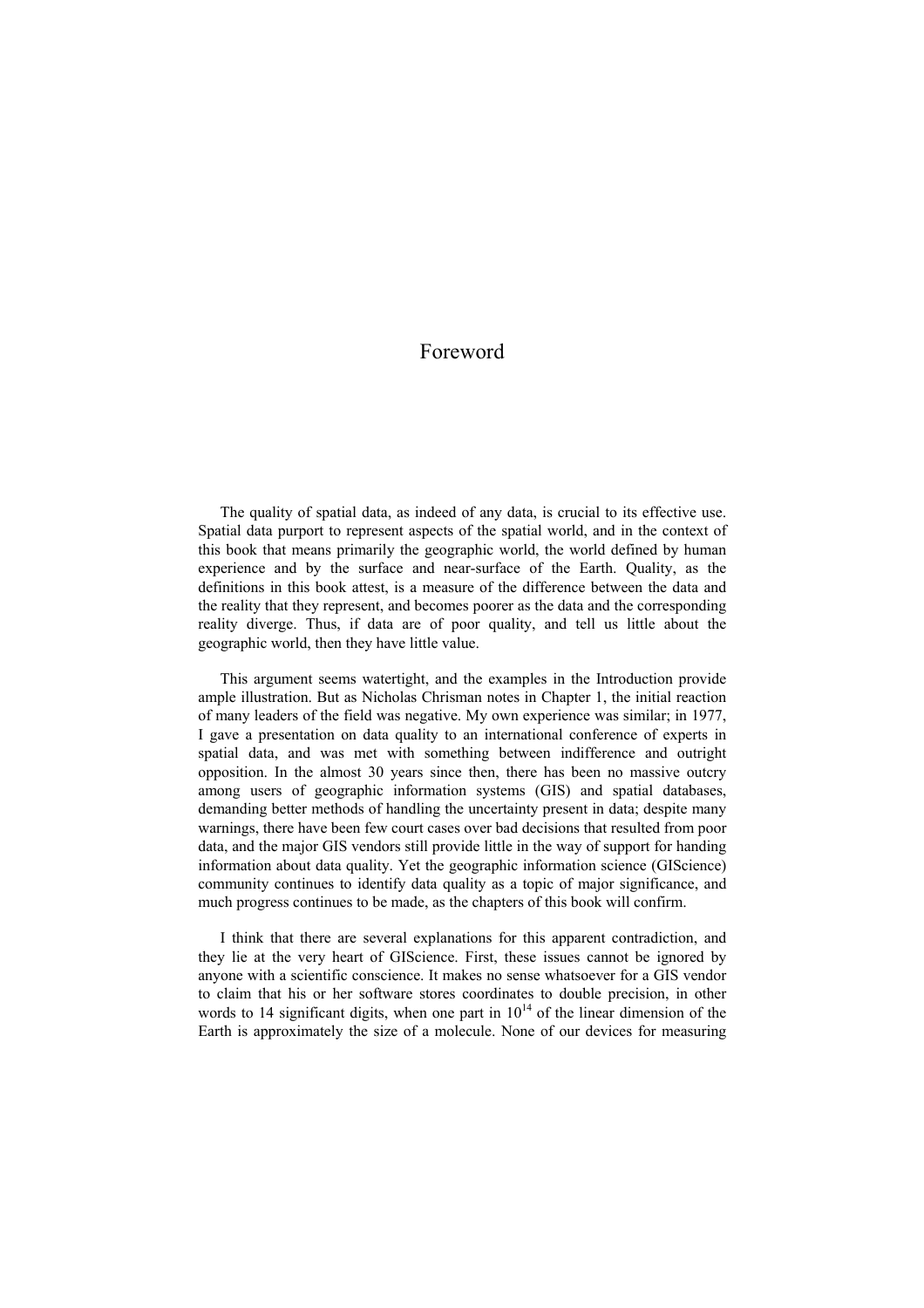position have accuracies that are any better than one part in  $10^7$ , or single precision, but in this and in many other instances it is the precision of the digital computer that masquerades as accuracy. Any self-respecting scientist knows that it is misleading to report any result to a precision that exceeds its accuracy, yet our GIS software does so constantly. It is clearly the responsibility of the GIScience community to draw attention to such issues, to reflect on the role that software plays, and to demand that it adhere to the best of scientific principles.

Second, there is a long tradition in map-making of compromising the objective of portraying the world accurately with the potentially conflicting objective of visual clarity. A contour might be kinked, for example, to emphasize the presence of a stream, whether or not the stream's course is actually indented in the landscape. A railway running close to a road might be separated from it in the interests of avoiding visual confusion. Thus a map can be far from a scientifically accurate representation of the Earth's surface, yet it is natural to assume that the contents of a map, once digitized, stored in a database, and analyzed using GIS software, are indeed scientifically accurate. The cartographic perspective even leads to a somewhat different interpretation of data quality – a digitized map can be said to be perfect if it exactly represents the contents of the paper map from which it was obtained, whether or not the paper map exactly represents phenomena in the real world.

Third, while many of the methods discussed in this and other books on the topic of spatial data quality are intuitive and simple, the theoretical frameworks in which they are grounded – spatial statistics, geostatistics, and set theory – are complex and difficult. Quality is difficult to attach to individual features in a database, but instead must be described in terms of the joint quality of pairs of features, through measures of relative positional accuracy, covariance or correlation. Surveyors have dealt with these problems for decades, and have developed appropriate training regimes for their students, but many users of GIS lack the necessary mathematical skills to handle complex models of spatial data quality. Instead, researchers have had to look for clever visual ways of capturing and communicating what is known about quality, about how quality varies from one type of feature to another, and about how it varies from one geographic area to another. And as with any technology that makes difficult mathematical concepts accessible to a broad community of users, there is always the potential for misinterpretation and misuse.

These three issues are the common threads that have run through the work that I have done on the topic of spatial data quality over the past three decades. Thinking back, my own interest in the topic seems to have stemmed from several intersecting themes and ideas. First, I was fascinated with the field of geometric probability, and the elegant results that had been obtained by such mathematicians as Buffon and Coxeter – and thought that these ideas could be applied to maps. As Ashton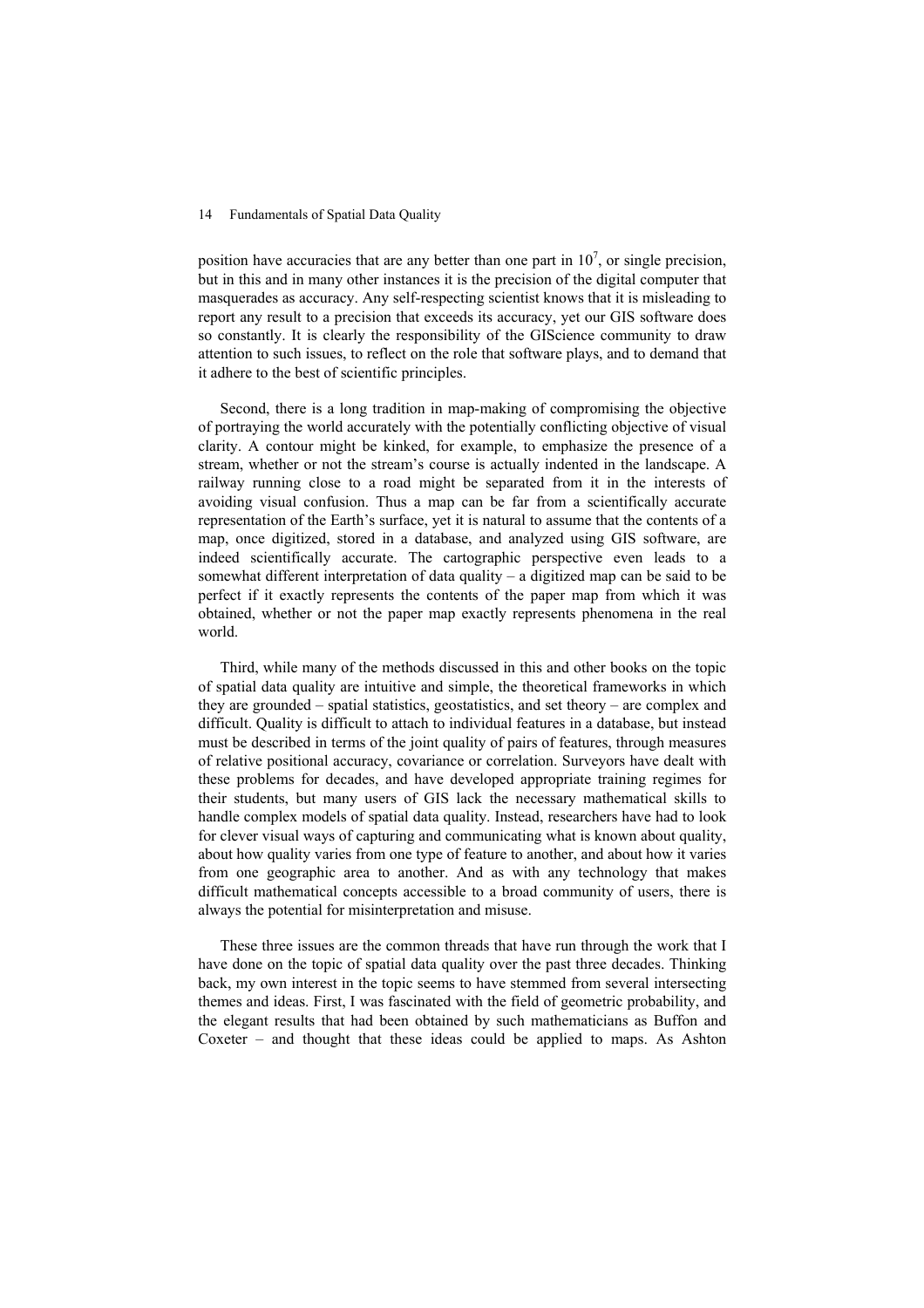Shortridge and I showed in a paper many years later, the statistics of a vector crossing a raster cell can be related to Buffon's famous problem of the needle randomly dropped on a set of parallel lines ([SHO 02]). Second, I was bothered by the lack of any simple models of the errors introduced by digitizing, or of the uncertainties inherent in such simple GIS operations as the measurement of area. One of the paradoxes of GIS is that it is possible to estimate properties such as slope accurately even from a very inaccurate digital elevation model, because slope responds to the covariance of errors in addition to the variance, as many GIScientists have shown (see, for example, [HUN 97]). Third, I was struck by the wealth of knowledge in disciplines such as geostatistics and surveying that was virtually unknown to the GIScience community. A paper on measurement-based GIS ([GOO 02]), for example, was prompted by what I perceived as a need to bring research on adjustment theory into the GIScience literature.

Much of the early work in GIS was dominated by the desire to create accurate digital representations of the contents of maps. The Canada Geographic Information System of the 1960s, for example, saw as its primary mission the capture of mapped information on land, followed by calculation and tabulation of area; many other early GIS projects had similar goals. Much later, GIScientists began to look systematically at the results of these projects, and the degree to which their results replicated not the contents of maps, but the contents of the real world. By that time, of course, many of the fundamental design decisions of GIS had been made. Those decisions were predicated on the assumption that it was possible to create a perfect representation of the contents of a map, and even today that assumption seems reasonable. But, as I am sure all of the authors of the chapters of this book would argue, it is not possible to create a perfect representation of the infinite complexity of the real world. If the field of GIS had begun in the mid-1960s with that assumption, one might reasonably ask whether the design decisions would have been the same. Does a technology designed for the goal of perfect representation of the contents of maps adapt well to the imperfect representation of the contents of the real world? This seems to me to be one of the most profound questions that GIScience can ask – in effect, it asks whether the ontological legacy of GIS is consistent with its fundamental objectives.

The chapters of this book present an excellent overview of the dimensions of spatial data quality research, from the most theoretical and abstract to the most practical and applied. The book has no epilog or concluding chapter, so perhaps I might be permitted to offer a few comments on where the field might be headed. Previous comments notwithstanding, there does appear to be steady progress in the adoption of a greater sensitivity to spatial data quality issues among the user community and GIS software vendors. Better standards for description of spatial data quality are being adopted, and are being supported by software. Suppliers of data are more likely to provide statements of data quality, and to test products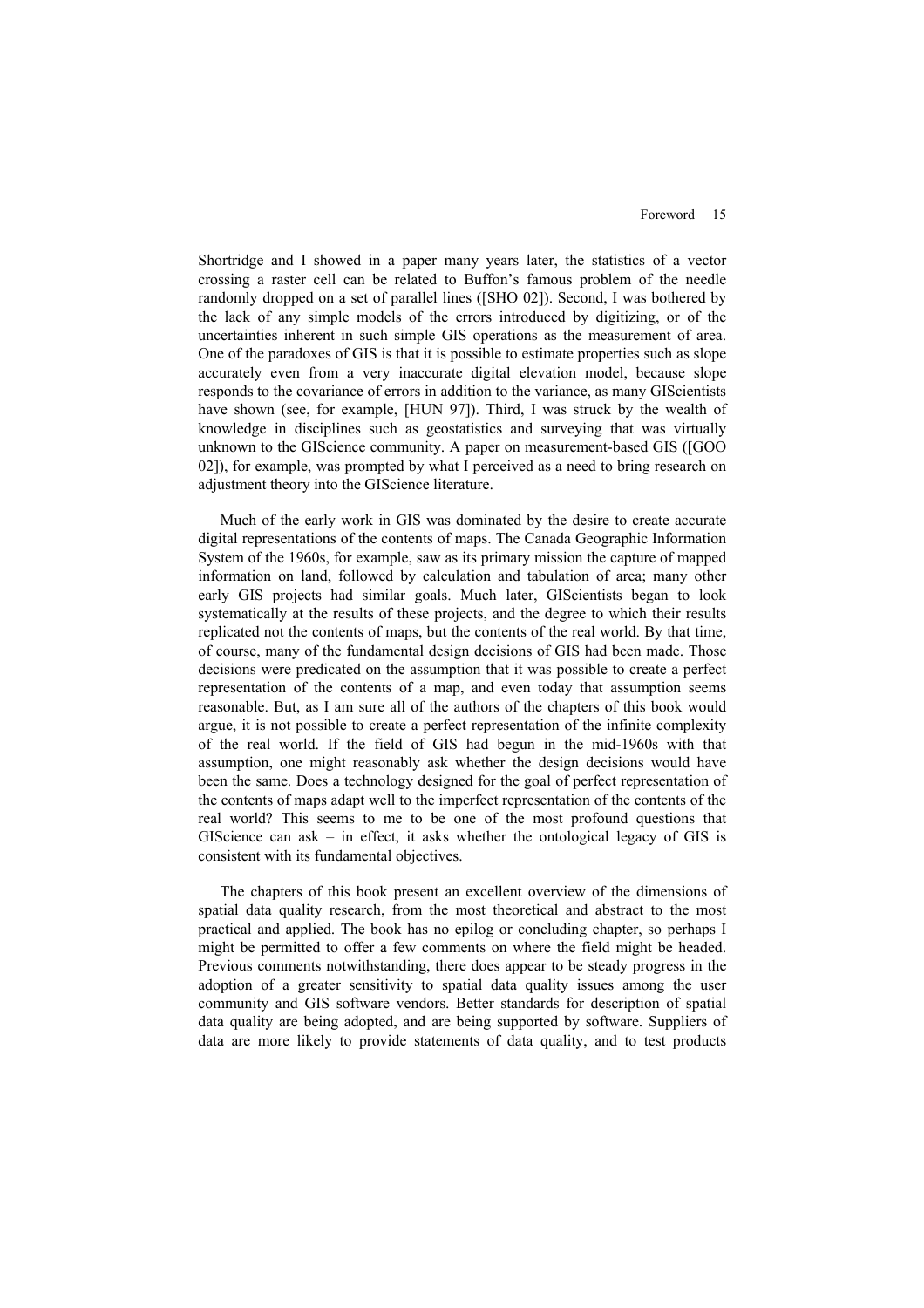against ground truth, than they were in the past. A greater range of examples is available in the literature, and spatial data quality is now an obligatory part of the GIS curriculum. This book, and its availability in English, will add substantially to that literature.

That said, however, the central problem seems as unsolved as ever – how to communicate what is known about spatial data quality to an ever-expanding population of users, many of whom have very little understanding of the basic principles of GIScience. In the past year, we have seen a massive expansion of access to spatial data, through the introduction and widespread popularity of Google Earth and similar tools. Very few of the people recruited to the use of spatial data by these technologies will have any understanding of spatial data quality issues, but many of them will likely have the motivation to learn, if the research community can develop and implement appropriate techniques. This book and its coverage of the important issues should keep us moving in the right direction.

Michael F. Goodchild

### **Bibliography**

- [GOO 02] M.F. GOODCHILD (2002) "Measurement-based GIS" in W. SHI, P.F. FISHER and M.F. GOODCHILD, editors, *Spatial Data Quality*. New York: Taylor & Francis, pp. 5–17.
- [HUN 97] G.J. HUNTER and M.F. GOODCHILD (1997) "Modeling the uncertainty in slope and aspect estimates derived from spatial databases", *Geographical Analysis* 29(1): 35–49.
- [SHO 02] A.M. SHORTRIDGE and M.F. GOODCHILD (2002) "Geometric probability and GIS: some applications for the statistics of intersections", *International Journal of Geographical Information Science* 16(3): 227–243.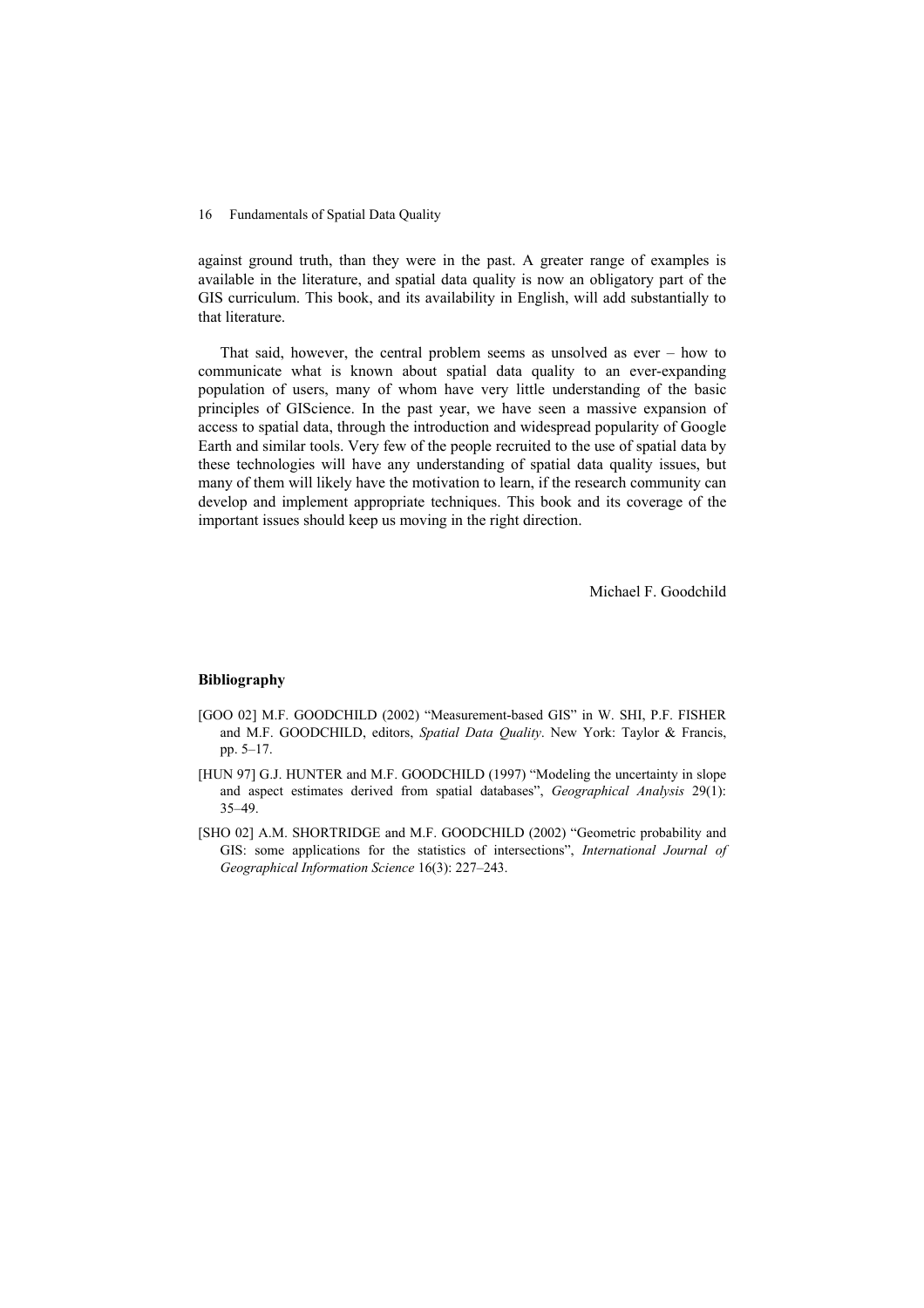# Introduction

The quality of geographic information (or geospatial data quality) has always presented a significant problem in geomatics. It has experienced significant growth in recent years with the development of the World Wide Web, increased accessibility of geomatic data and systems, as well as the use of geographic data in digital format for various applications by many other fields.

Problems regarding data quality affect all fields that use geographic data. For example, an environmental engineer may need to use a digital elevation model to create a model of a watershed, a land surveyor may need to combine various data to obtain an accurate measurement of a given location, or someone may simply need to surf the Web to find an address from an online map site. Although many people associate the term "quality" only with the spatial accuracy of collected data (e.g. data collected by Global Positioning System (GPS) in relative mode will be of "better quality" than those digitized from paper maps at a scale of 1:100,000), the concept of quality encompasses a much larger spectrum and affects the entire process of the acquisition, management, communication, and use of geographic data.

Research into certain aspects of geographic data quality has been ongoing for a number of years, but interest in the subject has been increasing more recently. In the 1990s, the scientific community began to hold two conferences on this subject:

– *Accuracy* (*International Symposium on Spatial Accuracy Assessment in Natural Resources & Environmental Sciences*): addresses uncertainty regarding, primarily, the field of natural resources and the environment. This conference has been held every two years for the past ten years.

– *ISSDQ* (*International Symposium on Spatial Data Quality*): addresses geographic data quality in general. This conference has been held every two years since 1999.

l

Written by Rodolphe DEVILLERS and Robert JEANSOULIN.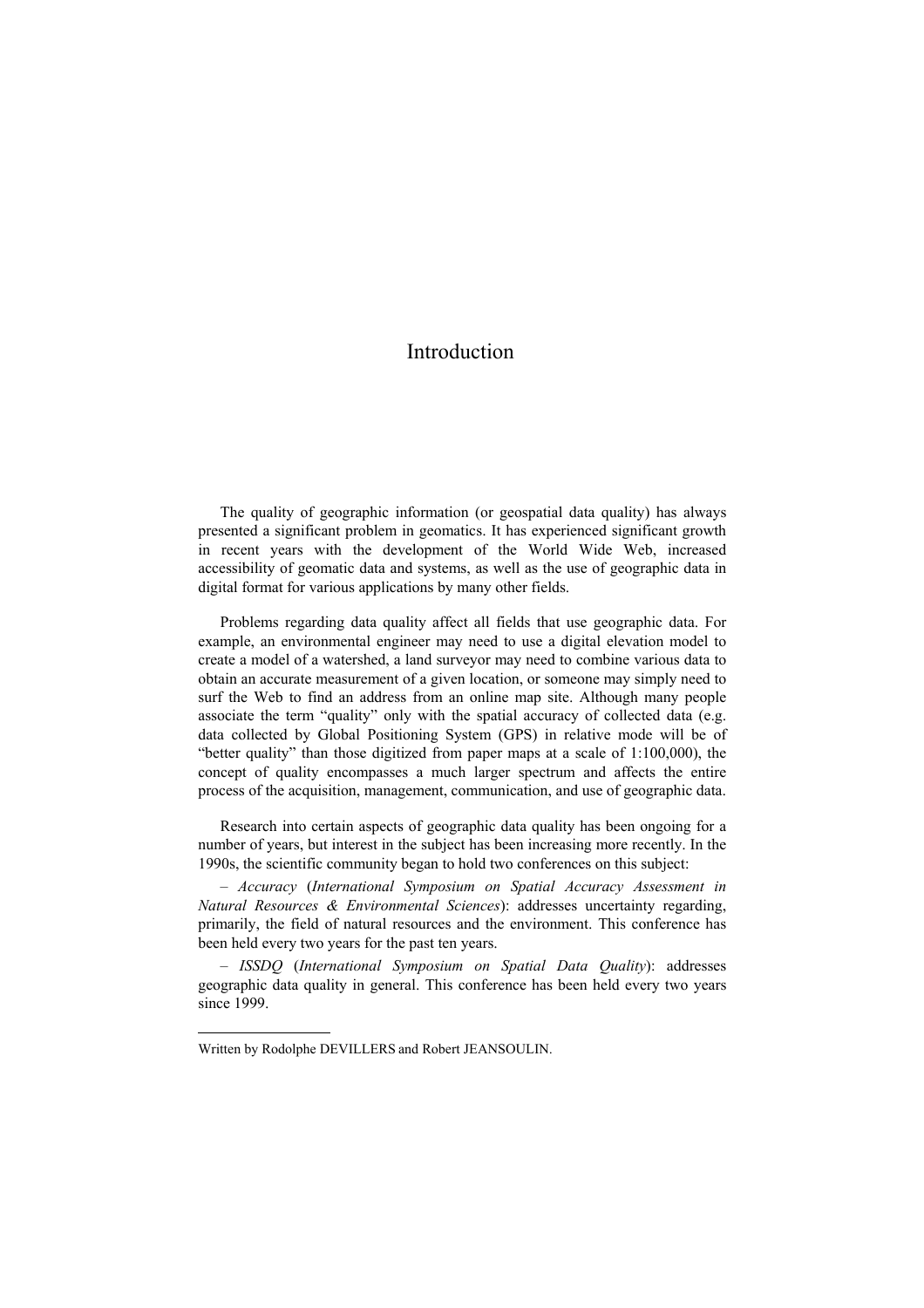In addition to events dealing entirely with spatial data quality, many large conferences on geomatics and on other related fields hold sessions on spatial data quality. Several international organizations also have working groups that address issues regarding quality, such as the International Society for Photogrammetry and Remote Sensing (ISPRS) (WG II/7: *Quality of Spatio-Temporal Data and Models*), the Association of Geographic Information Laboratories in Europe (AGILE) (*WG on Spatial Data Usability*), and the International Cartographic Association (ICA) (*WG on Spatial Data Uncertainty and Map Quality*). Quality is also a concern for standardization bodies that address it in a general way for the production and distribution of goods and services (for example, ISO 9000), but also for the field of geographic information specifically, often with regard to the standardization of metadata (for example, FGDC, OGC, CEN, ISO TC/211).

Several books have been published over the last decade on the subject of quality [GUP 95; GOO 98; SHI 02]. The first [GUP 95] presents reflections on the elements of quality by members of the *Spatial Data Quality* commission of the International Cartographic Association. The two other books [GOO 98 and SHI 02] present research breakthroughs on issues regarding quality and the uncertainty of geographic information. Other books have also been published about the problems of uncertainty in geographic data (for example [ZHA 02; FOO 03]). The present book differs from the above-mentioned publications by attempting to offer a more global, complete, and accessible vision of quality, intended for a wider range of users and not only for experts in the field.

#### **Decision and uncertainty: notion of usefulness of quality**

The notion of usefulness of quality depends first on the use that is made of the data it quantifies, particularly during and after a decision. Decision and quality are part of a dialectic that is similar to that of risk and hazard. Decision may be regarded as the conclusion of an informed and logical process, in which the treatment of uncertainty<sup>1</sup> must be present. The purpose of the usefulness of quality is then measured by its ability to reduce the uncertainty of a decision. Research into probability and statistics, artificial intelligence, and databases have examined the question of uncertainty for many years. Spatial and temporal data are largely present today: for example, in conferences such as UAI (*Uncertainty and Artificial Intelligence*), in international conferences on Information Processing and Management of Uncertainty in Knowledge-Based Systems (IPMU), and in European Conferences on Symbolic and Quantitative Approaches to Reasoning and Uncertainty (ECSQARU).

l

<sup>1</sup> The concept of uncertainty is presented in more detail in Chapter 3.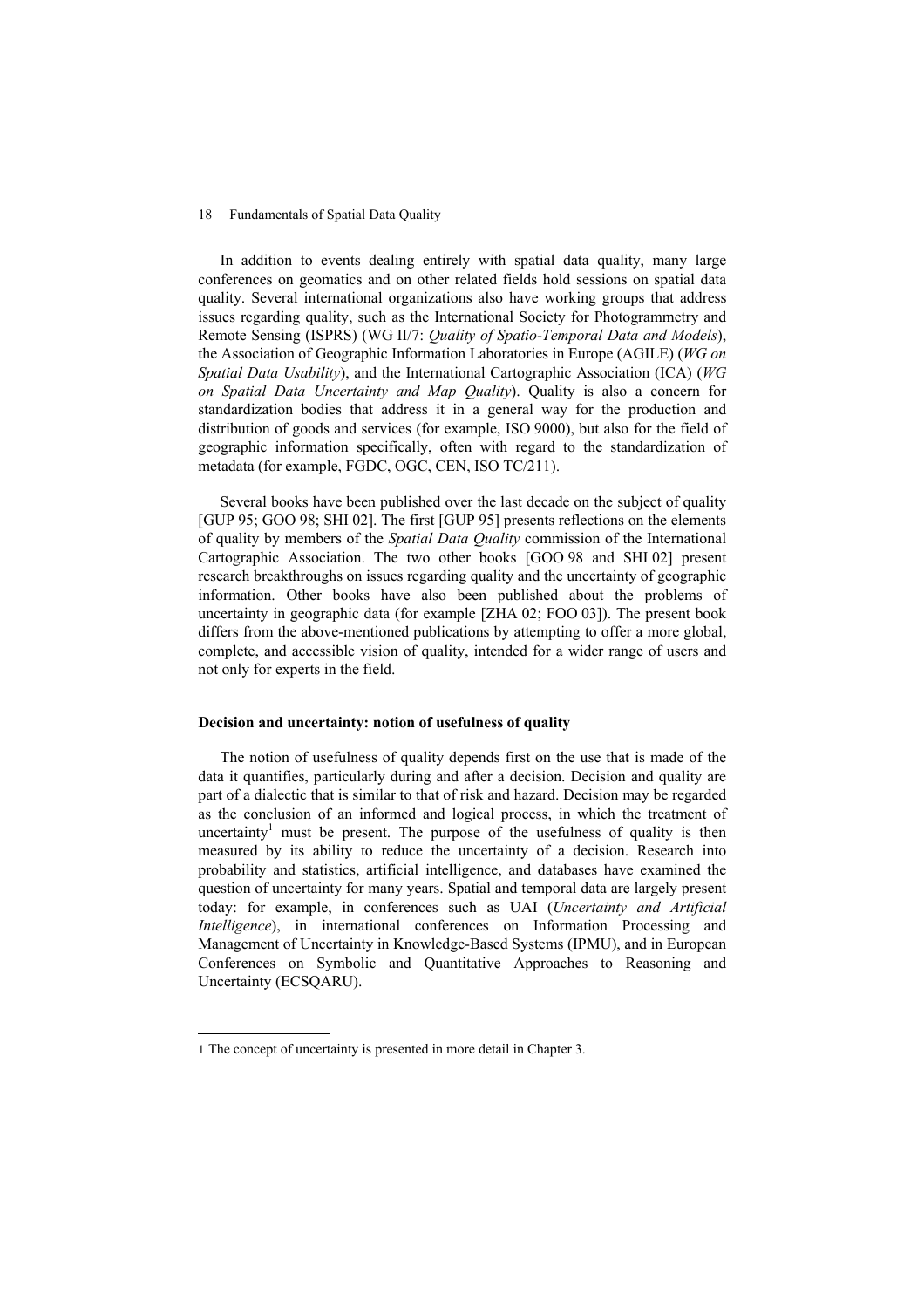The purpose of this book is to present a general view of geographic data quality, through chapters that combine basic concepts and more advanced subjects. This book contains 15 chapters grouped into four parts and includes an appendix.

#### **Organization of the work**

The first part, entitled "Quality and Uncertainty: Introduction to the Problem", introduces the work and provides certain basic concepts. Chapter 1 presents a brief history of the study of geographic data quality, showing how the field developed and grew from strict problems of spatial accuracy to include much more comprehensive considerations, such as the assessment of fitness for use. This historical perspective allows a better understanding of how certain aspects of the study of quality developed to become what it is today. Chapter 2 presents general concepts on quality, definitions, certain sources of the problem with quality, as well as the fundamental distinction in geographic information between what is called "internal quality" and "external quality". Chapter 3 positions and defines different terms found in the field of data quality and uncertainty (for example, uncertainty, error, accuracy, fuzziness, vagueness) and describes these different types of uncertainties using examples.

The second part is titled "Academic Case Studies: Raster, Choropleth and Land Use". Data quality is often determined at the moment of data acquisition (for example, depending on the technique used). Chapter 4 presents problems associated with quality in the field of imagery, taking into account geometric and radiometric factors. Chapter 5 addresses the inaccuracy of maps as a result of misinterpretation, highlighting the difficulty of classifying natural environments in which precise boundaries between phenomena do not always exist. Chapter 6 presents statistical methods used to measure and manipulate uncertainties related to data. Finally, Chapter 7 presents several methods of quantitative and qualitative reasoning that allow the manipulation of uncertain data. These concepts are illustrated through an example of land use.

The third part, entitled "Internal Quality of Vector Data: Production, Evaluation and Documentation", presents the problems of quality at different stages of producing vector data. Chapter 8 addresses the concerns of a geographic vector data producer for quality related issues (for example, quality control and quality assurance). Chapter 9 presents a specific approach to improve internal data quality during production, based on the definition of rules that verify whether the objects have possible relationships according to their semantic. Chapter 10 presents how to describe the quality of data produced, as well as national and international standards on the description of quality and its documentation in the form of metadata. Finally, Chapter 11 complements Chapter 10, by presenting an evaluation of quality from a